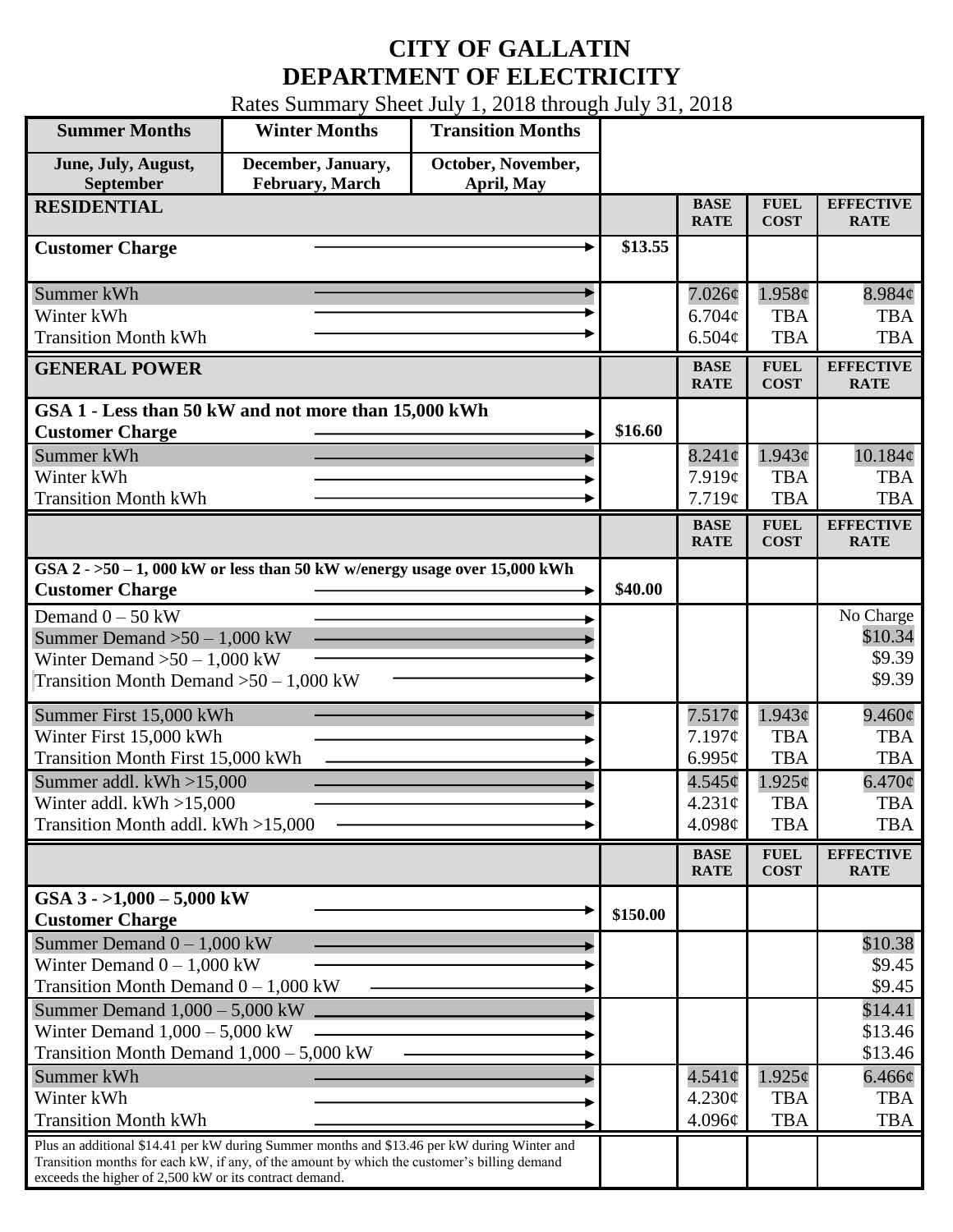| <b>Summer Months</b>                                                | <b>Winter Months</b>                             | <b>Transition Months</b> |         |                            |                            |                                 |
|---------------------------------------------------------------------|--------------------------------------------------|--------------------------|---------|----------------------------|----------------------------|---------------------------------|
| June, July, August,                                                 | December, January,                               | October, November,       |         |                            |                            |                                 |
| September                                                           | <b>February</b> , March                          | April, May               |         |                            |                            |                                 |
| <b>GENERAL POWER CONTINUE</b>                                       |                                                  |                          |         | <b>BASE</b><br><b>RATE</b> | <b>FUEL</b><br><b>COST</b> | <b>EFFECTIVE</b><br><b>RATE</b> |
| GSB Demands from 5,001 - 15,000 kW                                  |                                                  |                          |         |                            |                            |                                 |
| <b>Customer Charge</b>                                              |                                                  |                          | \$1,500 |                            |                            |                                 |
| Onpeak Summer Demand $5,000 - 15,000$ kW                            |                                                  |                          |         |                            |                            | \$10.61                         |
| Onpeak Winter Demand $5,000 - 15,000$ kW                            |                                                  |                          |         |                            |                            | \$9.67                          |
|                                                                     | Onpeak Transition Month Demand 5,000 - 15,000 kW |                          |         |                            |                            | \$9.67                          |
| <b>Offpeak Excess of Contract Demand</b>                            |                                                  |                          |         |                            |                            |                                 |
| Summer                                                              |                                                  |                          |         |                            |                            | \$10.61                         |
| Winter<br>Transition                                                |                                                  |                          |         |                            |                            | \$9.67<br>\$9.67                |
|                                                                     |                                                  |                          |         |                            |                            |                                 |
| Max Demand                                                          |                                                  |                          |         |                            |                            | \$5.09                          |
| <b>Onpeak Summer kWh</b>                                            |                                                  |                          |         | $7.501\phi$                | $1.760\phi$                | $9.261\phi$                     |
| <b>Onpeak Winter kWh</b>                                            |                                                  |                          |         | 6.390¢                     | <b>TBA</b><br><b>TBA</b>   | <b>TBA</b><br><b>TBA</b>        |
| <b>Onpeak Transition Month kWh</b>                                  |                                                  |                          |         | 5.036¢                     |                            |                                 |
| Offpeak Summer kWh First 200 HUD<br>Offpeak Summer kWh Next 200 HUD |                                                  |                          |         | 5.066¢<br>$0.542\epsilon$  | $1.760\phi$<br>$1.760\phi$ | 6.826c<br>2.302¢                |
| <b>Additional HUD</b>                                               |                                                  |                          |         | $0.208\phi$                | $1.760\phi$                | 1.968¢                          |
| Offpeak Winter kWh First 200 HUD                                    |                                                  |                          |         | 5.282¢                     | <b>TBA</b>                 | <b>TBA</b>                      |
| Offpeak Winter kWh Next 200 HUD                                     |                                                  |                          |         | $0.542\mathcal{C}$         | <b>TBA</b>                 | <b>TBA</b>                      |
| <b>Additional HUD</b>                                               |                                                  |                          |         | 0.208¢                     | <b>TBA</b>                 | <b>TBA</b>                      |
| Offpeak Transition kWh First 200 HUD                                |                                                  |                          |         | 5.036¢                     | <b>TBA</b>                 | <b>TBA</b>                      |
| Offpeak Transition kWh Next 200 HUD                                 |                                                  |                          |         | 0.542¢                     | <b>TBA</b>                 | <b>TBA</b>                      |
| <b>Additional HUD</b>                                               |                                                  |                          |         | 0.208c                     | <b>TBA</b>                 | <b>TBA</b>                      |
|                                                                     |                                                  |                          |         | <b>BASE</b><br><b>RATE</b> | <b>FUEL</b><br><b>COST</b> | <b>EFFECTIVE</b><br><b>RATE</b> |
| MSB Demands greater than 5,000 kW                                   |                                                  |                          |         |                            |                            |                                 |
| <b>Customer Charge</b>                                              |                                                  |                          | \$1,500 |                            |                            |                                 |
| Onpeak Summer Demand > 5,000                                        |                                                  |                          |         |                            |                            | \$9.97                          |
| Onpeak Winter Demand > 5,000                                        |                                                  |                          |         |                            |                            | \$9.04                          |
| Onpeak Transition Month Demand > 5,000                              |                                                  |                          |         |                            |                            | \$9.04                          |
| Max Demand                                                          |                                                  |                          |         |                            |                            | \$2.18                          |
| <b>Offpeak Excess of Contract Demand</b>                            |                                                  |                          |         |                            |                            |                                 |
| Summer                                                              |                                                  |                          |         |                            |                            | \$9.97                          |
| Winter                                                              |                                                  |                          |         |                            |                            | \$9.04                          |
| Transition                                                          |                                                  |                          |         |                            |                            | \$9.04                          |
| <b>Onpeak Summer kWh</b>                                            |                                                  |                          |         | 5.618 $\phi$               | $1.760\phi$                | $7.378\phi$                     |
| <b>Onpeak Winter kWh</b>                                            |                                                  |                          |         | 4.508¢                     | <b>TBA</b>                 | <b>TBA</b>                      |
| <b>Onpeak Transition Month kWh</b>                                  |                                                  |                          |         | 3.487¢                     | <b>TBA</b>                 | <b>TBA</b>                      |
| Offpeak Summer kWh First 200 HUD                                    |                                                  |                          |         | 3.184¢                     | $1.760\phi$                | 4.944c                          |
| Offpeak Summer kWh Next 200 HUD                                     |                                                  |                          |         | $0.292\ell$                | $1.760\phi$                | 2.052¢                          |
| <b>Additional HUD</b>                                               |                                                  |                          |         | $0.044\phi$                | $1.760\phi$                | $1.804\phi$                     |
| Offpeak Winter kWh First 200 HUD                                    |                                                  |                          |         | 3.403¢                     | <b>TBA</b>                 | <b>TBA</b>                      |
| Offpeak Winter kWh Next 200 HUD<br><b>Additional HUD</b>            |                                                  |                          |         | $0.292\mathcal{C}$         | <b>TBA</b><br><b>TBA</b>   | <b>TBA</b><br><b>TBA</b>        |
| Offpeak Transition kWh First 200 HUD                                |                                                  |                          |         | $0.044\phi$<br>3.487¢      | <b>TBA</b>                 | <b>TBA</b>                      |
| Offpeak Transition kWh Next 200 HUD                                 |                                                  |                          |         | $0.292\ell$                | <b>TBA</b>                 | <b>TBA</b>                      |
| <b>Additional HUD</b>                                               |                                                  |                          |         | $0.044\phi$                | <b>TBA</b>                 | <b>TBA</b>                      |
|                                                                     |                                                  |                          |         |                            |                            |                                 |

## **Page 2 - Rates Summary Sheet July 1, 2018 through July 31, 2018**